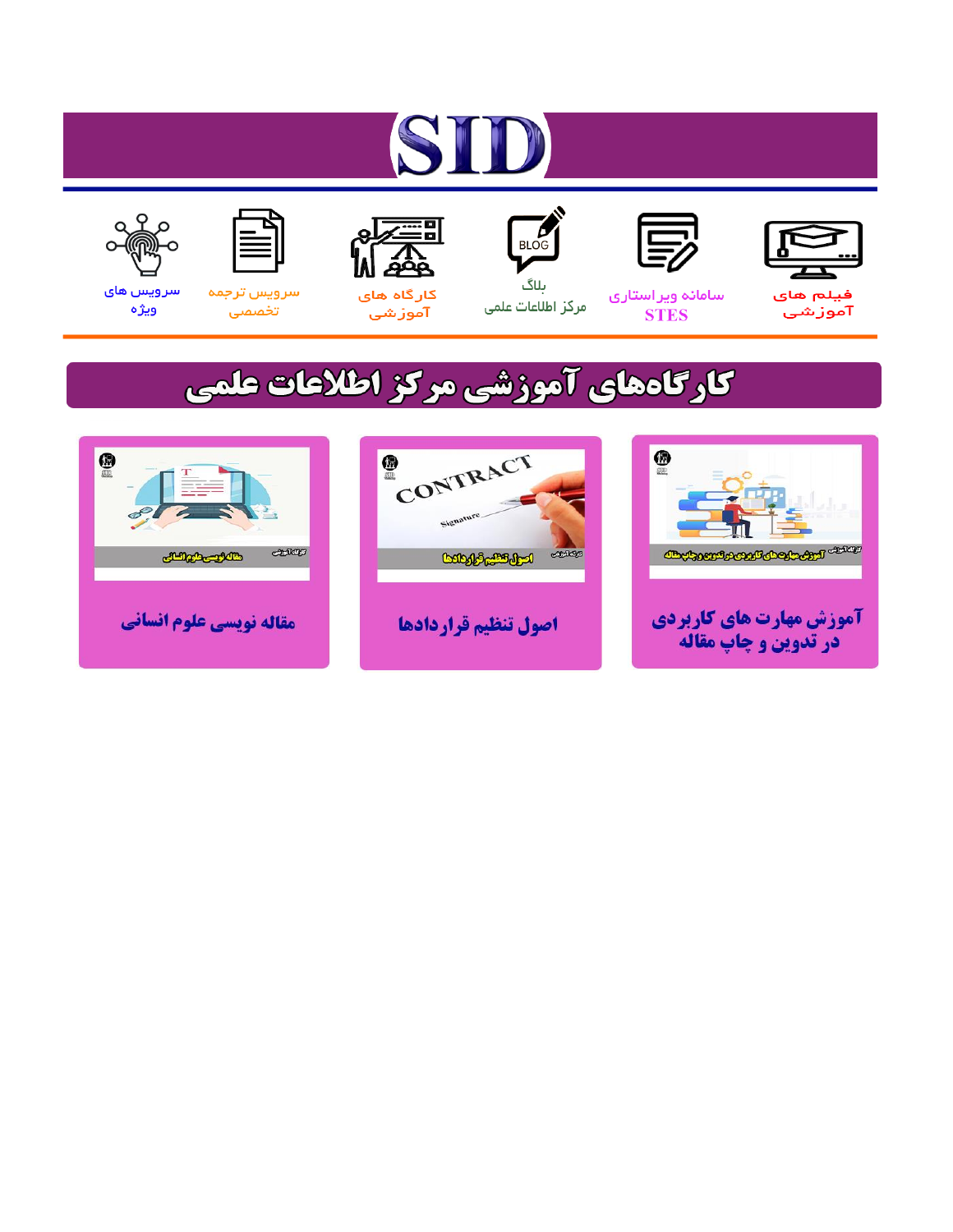#### Original Article

## **Prevalence of** *Chlamydia trachomatis* **and** *Mycoplasma genitalium* **in Patients with Benign and Malignant Ovarian Cancer by Nested PCR Method**

Masoud Dadashi<sup>1,2</sup>, Gita Eslami<sup>2\*</sup>, Zohreh Ghalavand<sup>2</sup>, Hossein Goudarzi<sup>2</sup>, Fatemeh Fallah<sup>3</sup>, Parviz Owlia<sup>4</sup>, **Zahra Zahirnia<sup>5</sup> , Najmeh Ardeshiri<sup>6</sup>**

<sup>1</sup> Cancer Research Center, Shahid Beheshti University of Medical Sciences, Tehran, Iran <sup>2</sup> Department of Microbiology, School of Medicine, Shahid Beheshti University of Medi

<sup>2</sup>Department of Microbiology, School of Medicine, Shahid Beheshti University of Medical Sciences, Tehran, Iran

<sup>3</sup>Pediatric Infections Research Center, Mofid Children's Hospital, Shahid Beheshti University of Medical Sciences, Tehran, Iran

<sup>4</sup>Molecular Microbiology Research Center (MMRC), Shahed University, Tehran, Iran

Department of Microbiology and Virology, School of Medicine, Kerman University of Medical Sciences, Kerman, Iran

6 Department of Microbiology, School of Medicine, Mazandaran University of Medical Sciences, Sari, Iran

Received: 10 April, 2015; Accepted: 25 September, 2015

#### **Abstract**

**Background:** *Chlamydia trachomatis* (*C. trachomatis*) and *Mycoplasma genitalium* (*M. genitalium*) are considered factors in cervical and ovarian cancer and are associated with flaky cell carcinoma of the cervix. The role of steady infection, leading to chronic inflammation, in the of ovarian cancer has received very little consideration, although a background of pelvic inflammatory disease (PID) is in a case-control study associate to higher risk for ovarian cancer. *C. trachomatis*, the most common and important cause of PID in the developed world is the genital and cervical infectious agent. The aim of this study was prevalence of *C. trachomatis* and *M. genitalium* in patients with ovarian cancer who referred to Imam Hossein Hospital of Shahid Beheshti University of Medical Sciences, Tehran, Iran. Center, Shahid Beheshit University of Medical Sciences, Tehran, Iran<br>
cerbiology, School of Medicine, Shahid Beheshit University of Medical Sciences, Tehran, Iran<br>
Ris Research Center, Mofid Chiddren, Steppital, Shahid Beh

**Materials and Methods:** In this descriptive study that was conducted from January 2014 to April 2015, 124 samples were studied which obtained from patients with ovarian cancer who referred to medical centers of Shahid Beheshti University of Medical Sciences. After obtaining samples from ovarian cancer tissue by the pathologist, for extraction DNA, samples were transferred to the laboratory of university. To confirm the presence of *C. trachomatis* in samples of ovarian cancer, specific primers for the Major Outer Membrane Protein (MOMP) genes of *C. trachomais*, were designed and used Nested PCR method for detection of *M. genitalium*. Sequencing was performed on the PCR and Nested PCR product to confirm the presence of *C. trachomatis* and *M. genitalium*.

**Results:** Out of 124 samples of ovarian cancer, 62 (50%) samples were malignant cancer and 62 (50%) were benign cancer as control group. From 65 malignant samples 14 (22.5%) were *Chlamydia trachomatis* positive. None of the tissue samples of benign cancer of ovary were positive for *C. trachomatis*. Notably, none of the 124 ovarian samples were positive in the *M. genitalium* standard PCR assay.

**Conclusion:** The results suggest that the spread of *C. trachomatis* in the female with ovarian cancer may be common. This finding reflects a possible role of *C. trachomatis* in the carcinogenesis of ovarian tumors. *C. trachomatis* infection may play a relative role in the pathogenesis of ovarian carcinomas or it could facilitate its progression.

**Keywords:** *Chlamydia trachomatis*, *Mycoplasma genitalium*, Ovarian Cancer, Nested PCR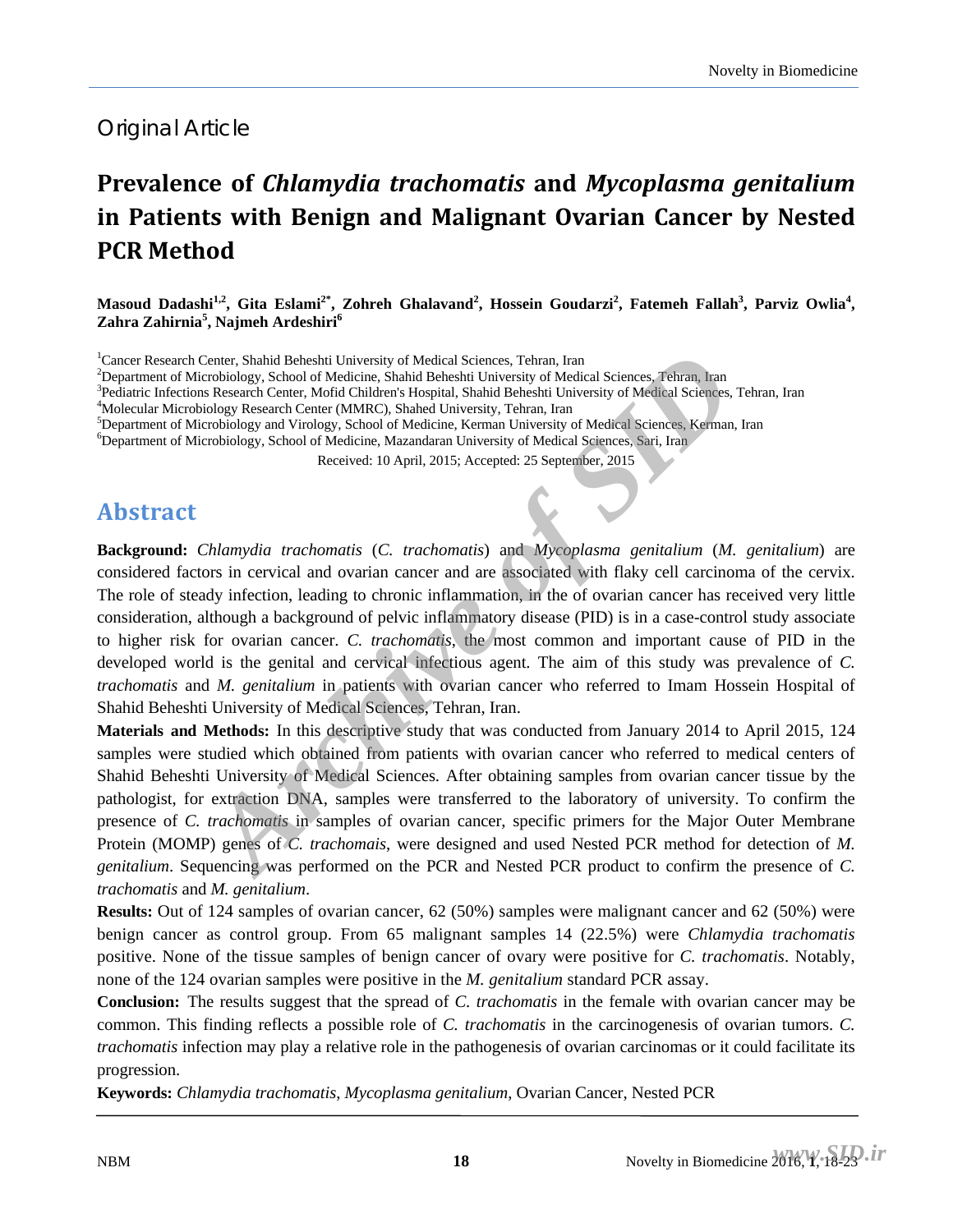**\*Corresponding Author:** Gita Eslami. Department of Microbiology, School of Medicine, Shahid Behehsti University of Medical Sciences, Tehran, Iran. Email: g\_eslami@yahoo.com

**Please cite this article as:** Dadashi M, Eslami G, Ghalavand Z, Goudarzi H, Fallah F, Owlia P, et al. Prevalence of *Chlamydia trachomatis* and *Mycoplasma genitalium* in Patients with Benign and Malignant Ovarian Cancer by Nested PCR Method. Novel Biomed. 2016;4(1):18-23.

#### **Introduction**

Ovarian cancer is the most common cancer of females and the malignancy with a 15–50% five-year survival rate globally<sup>1</sup>. The pathogenesis of ovarian carcinoma, the most lethal of gynecologic malignancies with 16-51% globally, is to a great extent still unknown. Infections by different microbes causing chronic disease have achieved increasing interest as possible promoters of various carcinomas, and infectious etiologies have been established for some carcinoma<sup>2</sup>.

*Chlamydia trachomatis (Ctr)* is the most important common microbes of Sexual Transmitted Diseases (STD) worldwide, it can be detected from a large portion of women with tubal factor infertility (TFI) and high anti-*Ctr* antibodies can be detected in 70% of women with tubal occlusion<sup>3</sup>. *Ctr* Infection causes in man and woman urethral infections, which at worst can caused to infertility in the female through Fallopian tube injury. *Ctr* can also infect the eye and possible blindness as a result. Chlamydia infections count to the causing (STD) worldwide there are 600,000 reported cases every year. *Ctr* is the most common cause of PID and TFI in the world, and infertility is in itself a proposed risk factor for ovarian carcinoma<sup>4-8</sup>. Due to these associations, *Ctr* has been investigated as a common risk factor for ovarian cancer by studying *Ctr* plasma antibodies with refusing results. In women with ectopic pregnancies, women with TFI, and control women *Ctr* has also been isolate in ovarian tissues. *Ctr* is coinfections of the lower genital tract (LGT) play a significant role in carcinogenesis of the women upper genital tract (UGT), particularly epithelial ovarian  $carcinomas<sup>9-11</sup>.$ e most lettal of gynecologic responsible for the injury rather this 15-51% globally, is to a great is  $Mycoplasma$  genitalium is other only chindrown. Infections by different  $Mycoplasma$  genitalium is other only chindrown. Infectio

To illustrate the epidemiological associations of Chlamydial infections ovarian cancer development it has been supposition that the pathogen perhaps triggers epigenetic variation in host DNA repair pathways or that it changes host cell survival pathways by disrupting DNA damage signalling pathways associated with tumorigenesis $12-15$ . Endocervical epithelial cells are the primary site of chlamydial infections. It has been hypothesized which the host immune response by *Ctr* infection is responsible for the injury rather than the infection  $itself^{16-20}$ .

*Mycoplasma genitalium* is other one of the important microorganisms to develop of genital infection that has evolved as an important sexually transmitted infectious agent leading PID, possibly with negative effects on fertility<sup>21,22</sup>. *M. genitalium* was also studied as ovarian carcinoma agent was found. The presence of *Mycoplasma* DNA (polymerase chain reaction [PCR]) has been found in 59% of patients with ovarian cancer.We sought to study and analyze the presence of the microorganisms *Ctr* and *M. genitalium* in ovarian cancer of women with ovarian carcinomas, benign conditions cancer and borderline tumors in patients with ovarian cancer who refferred to Imam Hossein Hospital of Shahid Beheshti University of Medical Sciences, Tehran, Iran.

#### **Methods**

**Samples collection:** This descriptive study was conducted from January 2014 to April 2015. In this survey, 62 ovarian cancer (OCa) and 62 non OCa pathologycal specimens was collected from patients aged between 22-60, referred to Imam Hossein hospital, Tehran, Iran from 2004-2014.

Demographics data including histological type of cancer, pathological stage of cancer, OIN (Ovarian Intraepithelial Neoplasia), were recorded. Then formalin–fixed and paraffin-embedded tissue section of open ovarectomy, core niddle biopsy and TURO (Trans Urethral Resection of the Oval) samples were examined from with OCa and from patients with BOH.A single pathologist experienced in urogenital pathology performed microscopic evaluation of the microscopic slides to determine the cancerous and non-cancerous tissue differentiation. The best paraffin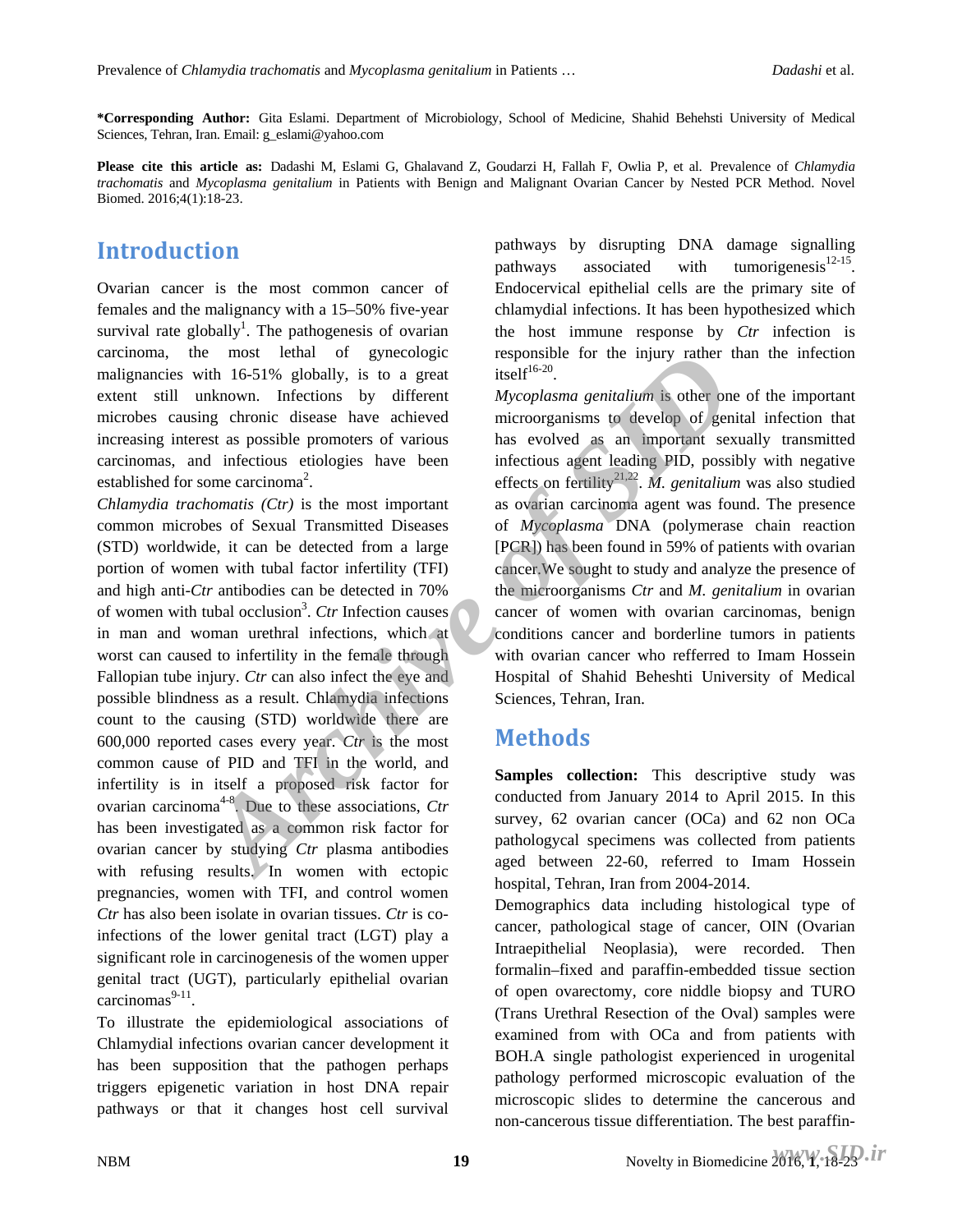embedded block containing cancerous tissue of the patients with ovarian cancer was selected for examination.Samples were transported to department of Microbiology, Medical School, Shahid Beheshti University of Medical Sciences for further analysis.

**DNA extraction:** DNA was extracted from formalinfixed and paraffin-embedded tissue blocks by G-spin TM total DNA extraction Kit (iNtRON Biotechnology Co. Korea). First, the paraffin blocks were sliced into thin pieces using a sterile razor bladder and were placed in a 1.5ml tube (not more than 25mg). According to the manufacturer's instruction, xylene was used to removal of paraffin and then the bacterial DNA was extracted from tissue and measuring of concentration their stored at -20°C. **Standard PCR:** PCR assay for detection of *Ctr* and *M. genitalium* designed and used specific primers of *Ctr* and *M. genitalium* PCR detection Kit (Pars Tous CO. Iran), respectively. Primers within the *Ctr* PCR mix and *M. genitalium* PCR Mix were specific for conserved 23srRNA and 16srRNA coding region in the *Ctr* and *M. genitalium* genome respectively. The PCR reaction mixture contained 14.6 µl of *M. genitalium* PCR mix, 0.4 µl of HS-Taq DNA polymerase and 5 µl of DNA template was used for adjusting to a final volume of 20 µl. For negative and positive controls and 5 µl of PCR grade water and 5 µl positive controls, respectively. Nested PCR mixture for *Ctr* and *M. genitalium* were cycled under the following thermal conditions (Table 1 and Table 2). The PCR products were analyzed on 2% agarose gel electrophoresis and the gel was stained with ethidium bromide (0.5 µg/ml) and viewed by UV transilluminator. The presence of 250 bp and 255 bp fragments were positive for *Ctr* and *M. genitalium*  respectively. According to the manufacturer's<br>
Archive of parametical DNA was extracted from tissue<br> *Archive of a semidation*<br> *Archive of a semidation*<br> *Archive of a semidation* protocol for<br> *Archive of a series of detection Kit (Pa* 

**Statistical analysis:** Demographics data was analyzed using Statistical Package for Social Sciences (SPSS) software (version 16).

#### **Results**

In a total of 124 study patients, there were 62 OCa patients and 62 controls with BOH. Study population charactistics and GS (grade and stage) information are summarized. *Ctr* was detected in 14 (22.5%) samples of 62 OCa patients and there was no *Ctr* in

| Cycle | <b>Time</b> | <b>Temprature</b> |
|-------|-------------|-------------------|
| 1     | 10 Min      | 94                |
| 30    | 30 Sec      | 94                |
|       | 40 Sec      | 55                |
|       | 30 Sec      | 72                |
| 1     | 5Min        | 72                |
|       |             |                   |

**Table 2:** Amplification protocol for detection of *M. genitalium*.

| Cycle | <b>Time</b> | <b>Temprature</b> |
|-------|-------------|-------------------|
|       | 10 Min      | 94                |
|       | 30 Sec      | 94                |
| 40    | 30 Sec      | 56                |
|       | 30 Sec      | 67                |
| 1     | 3 Min       | 72                |

the 62 control with BOH. Notably, none of the 124 ovarian samples were positive in the *M. genitalium* standard PCR assay.

**The results of PCR:** Nested PCR assay for detection of *C*. *trachomatis* was used. Overall, 22.5% (14%) of ovarian cancer samples for the presence of *C. trachomatis* were positive. So that 22.5% (14 cases) of cancer samples and 0% of BOH (control group) were positive for CT. The results of this study showed that in the experimental group (ovarian cancer) and control group (BOH) there are positive cases of *Chlamydia trachomatis* [P value <0.001, OR=10.07, 95% CI (2.81-36.00)]. Among patients with positive CT Location, clinical symptoms, stage of tumor progression, tumor type, tumor region in ovarian cancer pathological degree, OCP use and age, there was no significant relationship (P>0.05).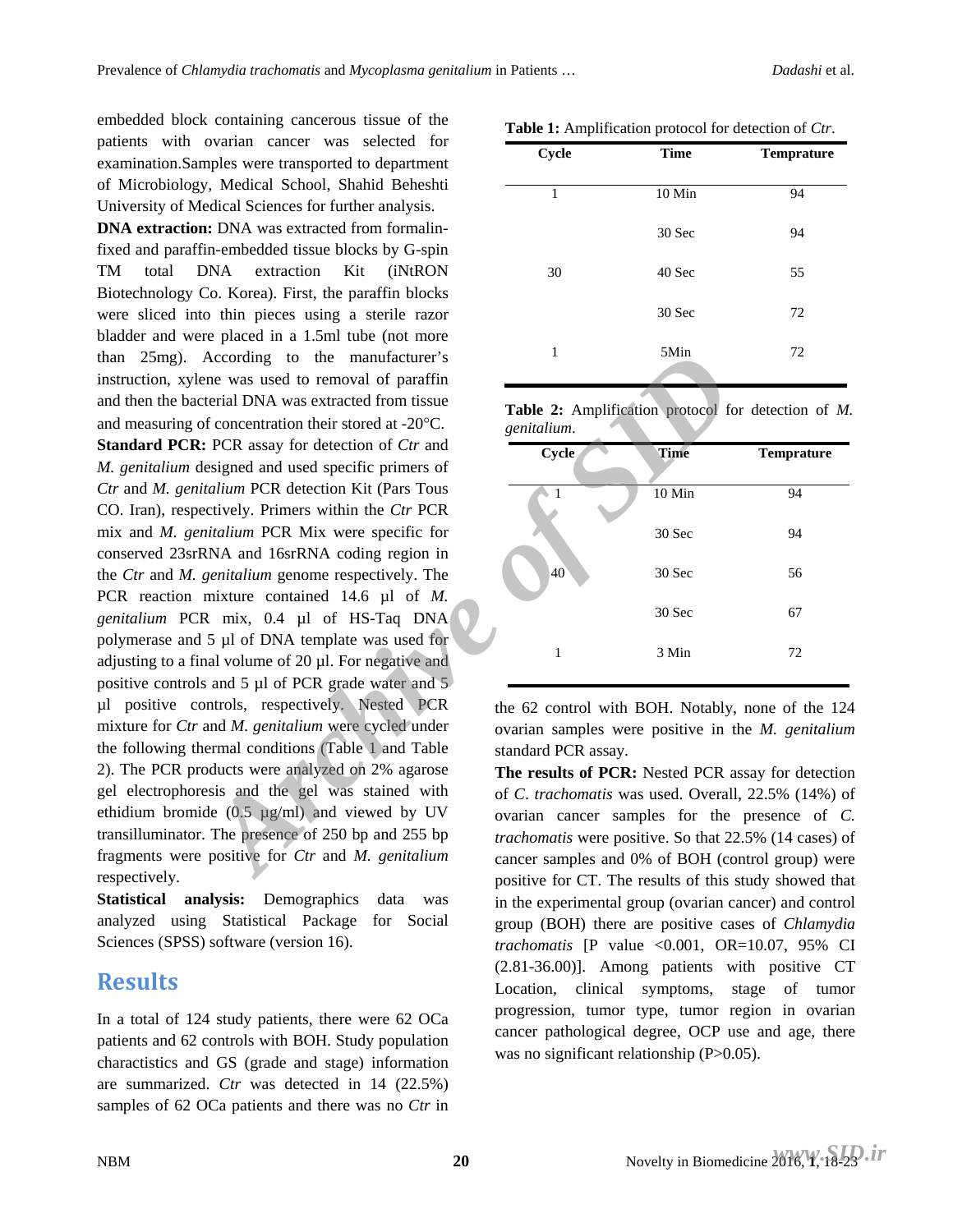

**Figure 1. Distribution of Chlamydia trachomatis in paraffin group (ovarian cancer) and controls**



**Figure 2. Distribution of Chlamydia trachomatis by Location**

### **Discussion**

The results of this study, indicating the rate of *C. trachomatis* in paraffin blocks ovarian cancer, with a prevalence of 22.5% compared with the control group (BOH) with a prevalence of 0%. These showed that the *C. trachomatis* is one of the factors in the development of ovarian cancer [p value <0.001, OR=10.07, 95% CI (2.81-36)]. *Mycoplasma genitalium*, *C. trachomatis* and *papillomavirus* are known worldwide as a risk factor for cancer of the genital area.

Iran has known as one of the countries that have low prevalence of ovarian cancer among world. Recent years, it has reported that the rate of ovarian cancer from 192,000 in 2005 has increased to 20,000 in 2008 has increased<sup>23</sup>. In 2005, 24,498 cases of cancer in the female population reported that in 1923 cases the cancer related to the ovary (Gynecological) so that 793 cases are about ovarian cancer that included 41.2% of all gynecological cancers.

Ovarian cancer ranked first with 41.2% and cancer of endometrium and cervical respectively ranked second and third in gynecological cancers<sup>24</sup>. Ness and his colleagues studied in Pennsylvania showed that a strong association between Chlamydia species and ovarian cancer<sup>25</sup>. Significant increase in the species  $C$ . *trachomatis* infection in cancer tissue has been reported in their study.

In this study, increased IgG against heat shock protein of *C. trachomatis* in patients with ovarian cancer suggests that the bacteria associated with ovarian cancer. These results confirmed the findings of the coming study. In another study by Idahl and colleagues in Sweden in 2010, ovarian tissue of 186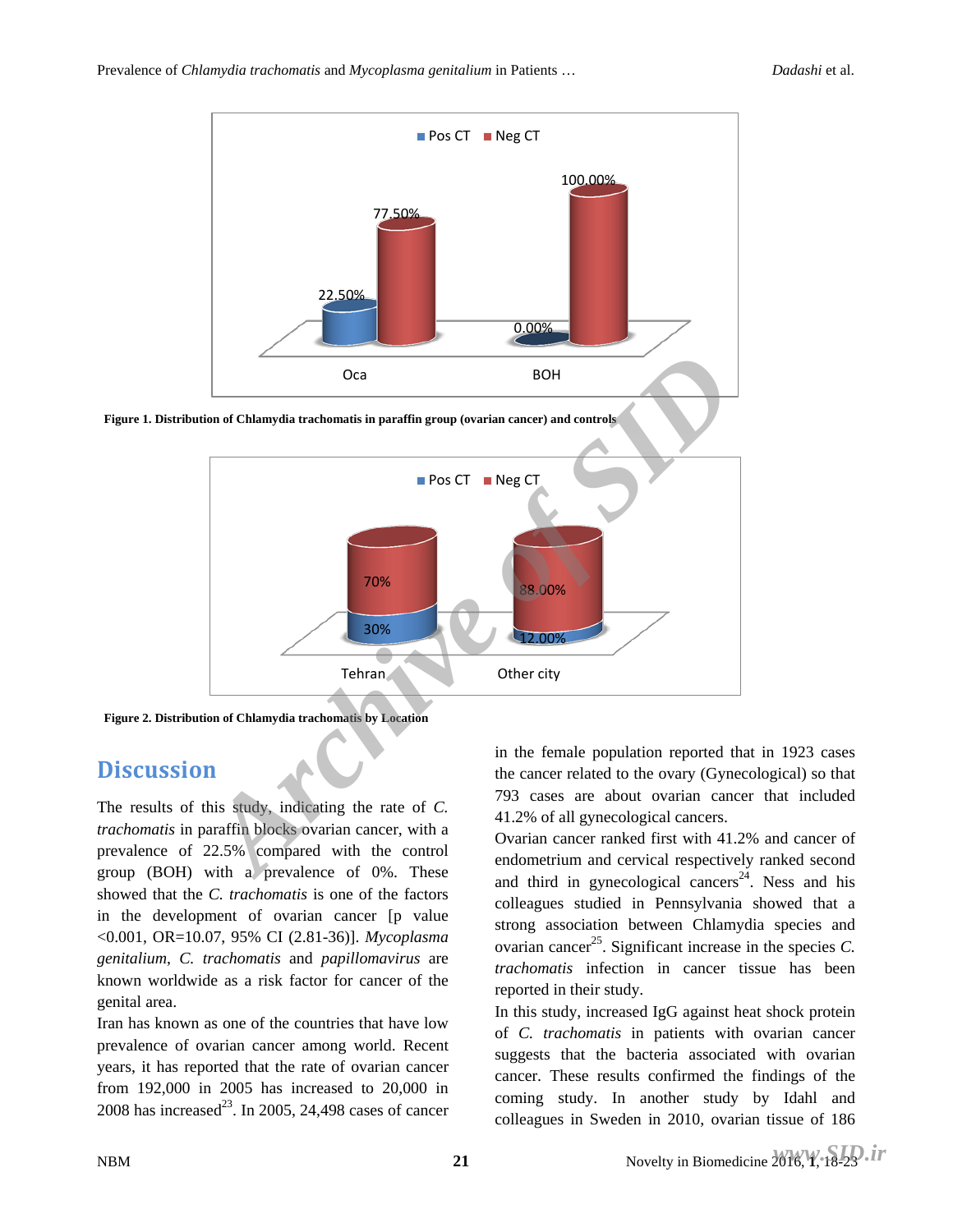cases examined for the presence of *C. trachomatis*, *Neisseria gonorrhoeae* and *Mycoplasma genitalium*. As a result, none of the above organisms were found in the ovarian tissue of patients with ovarian cancer in other words Idahl and colleagues demonstrated that none of the *C. trachomatis*, *Mycoplasma genitalium* and *Neisseria gonorrhoeae* bacteria is considered as a risk factor for ovarian cancer<sup>26</sup>, so this finding is contrary to the results of the present study. The reason for this discrepancy in the results of these two studies may be the lack proper isolation and low quality and DNA extraction accuracy of ovarian biopsy samples in Idahl and colleagues research.

Due to the fact that the prevalence of microorganisms in ovarian tissue is relatively low if the extraction and isolation of bacterial DNA not be accurate and good quality increased the probability of bad isolation and therefore a negative test result for the presence of studied bacteria. The average age of patients with ovarian cancer in the study of Idahl and colleagues was 58.9 and by analogy with present study 9.7 years increase in age of patients seen. In other words, the average age of patients with ovarian cancer examined in our study was 49.2 registered. This may indicate that ovarian cancer in our study was 9.7 years earlier than studied population in Sweden. In studies conducted in 1993.1995 and 2005, *C. trachomatis* was identified as a common cause of having the  $PID^{27-29}$ . In another study conducted by Haggerty and colleagues in 2008, *C. trachomatis* was isolated from ovarian tissue of patients with ectopic pregnancies. The results of this study showed that *C. trachomatis* is associated with malignant and genital area disorders $30$ . Another study conducted in 2008 by Carvalho JP *et al.* The results of this study suggest that *C. trachomatis* and *Mycoplasma genitalium* are the most important risk factor for chronic inflammation and ultimately Aytla ovarian cancer $31$ . *y* and DNA extraction accuracy of<br>
samples in Idahl and colleagues<br>
archive is strongen in Idahl and colleagues<br>
archive of micro-<br> **Archive is the proposition** of bacterial DNA not be<br>
archive in the simulation of bacte

#### **Conclusion**

Due to the global prevalence of genitourinary infections and anatomic location of the ovary, this matter that infectious agents may play a role as a risk factor for ovarian cancer, it is not surprising. The results of this study support the hypothesis of relation

between sexually transmitted infections and ovarian cancer and it can be concluded that the inflammatory effects caused by this organism, together with other risk factors, can be effective in ovarian cancer. Therefore, early diagnosis and early treatment of *C. trachomatis* infections can be used as a common method of prevention and treatment of ovarian cancer.

#### **Acknowledgement**

Hereby appreciated from assistance of Shahid Beheshti University of Medical Sciences Cancer Research Center to achieve to this study.

### **References**

1. Sankaranarayanan R, Ferlay J. Worldwide burden of gynaecological cancer: the size of the problem. Best Practice and Research: Clinical Obstetrics and Gynecology. 2006;20(2):207–25.

3. Weinberg RA. The rational treatment of cancer. In The biology of cancer. 1st edition. Edited by Garland Science. LLC: Taylor & Francis Group; 2007:725–95.

4. Ferlay J, Shin HR, Bray F, Forman D, Mathers C, Parkin DM. Estimates of worldwide burden of cancer in 2008. GLOBOCAN 2008. Int J Cancer 2010. 127(12):2893–917.

5. Piek JM, Diest PJ, Verheijen RH. Ovarian carcinogenesis: an alternative hypothesis. Adv Exp Med Bio. 2008;622:79–87.

6. Shih M, Kurman RJ. Ovarian tumorigenesis: a proposed model based on morphological and molecular genetic analysis. The American Journal of Pathology. 2004;164(5):1511–8.

7. Kurman RJ, Visvanathan K, Roden R, Wu TC, Shih IM. Early detection and treatment of ovarian cancer: shifting from early stage to minimal volume of disease based on a new model of carcinogenesis. The American Journal of Obstetrics and Gynecology. 2008;198(4):351–6.

8. Crum CP, Drapkin R, Miron A, et al. The distal fallopian tube: a new model for pelvic serous carcinogenesis. Current Opinion in Obstetrics and Gynecology. 2007;19(1):3–9.

9. Mørch LS, Løkkegaard E, Andreasen AH, Krüger-Kjaer S, Lidegaard O. Hormone therapy and ovarian cancer. JAMA. 2009;302:298-305.

10. National Comprehensive Cancer Network. National Comprehensive Cancer Network Clinical Practice Guidelines in Oncology: Ovarian Cancer. 2009;v.2.

11. Jensen A, Sharif H, Frederiksen K, Kjaer SK. Use of fertility drugs and risk of ovarian cancer: Danish population based cohort study. BMJ. 2009;338:b249.

12. Berek JS, Chalas E, Edelson M, Moore DH, Burke WM, Cliby WA, et al. Prophylactic and risk-reducing bilateral salpingooophorectomy: recommendations based on risk of ovarian cancer. Obstet Gynecol. 2010;116(3):733-43.

13. Ness RB, Cottreau C. Possible role of ovarian epithelial inflammation in ovarian cancer. J Natl Cancer Inst. 1999;91:1459–57.

<sup>2.</sup> Berchuck A, Schildkraut JM, Marks JR, Futreal PA. Managing hereditary ovarian cancer risk. Cancer. 1999;86(11):2517-24.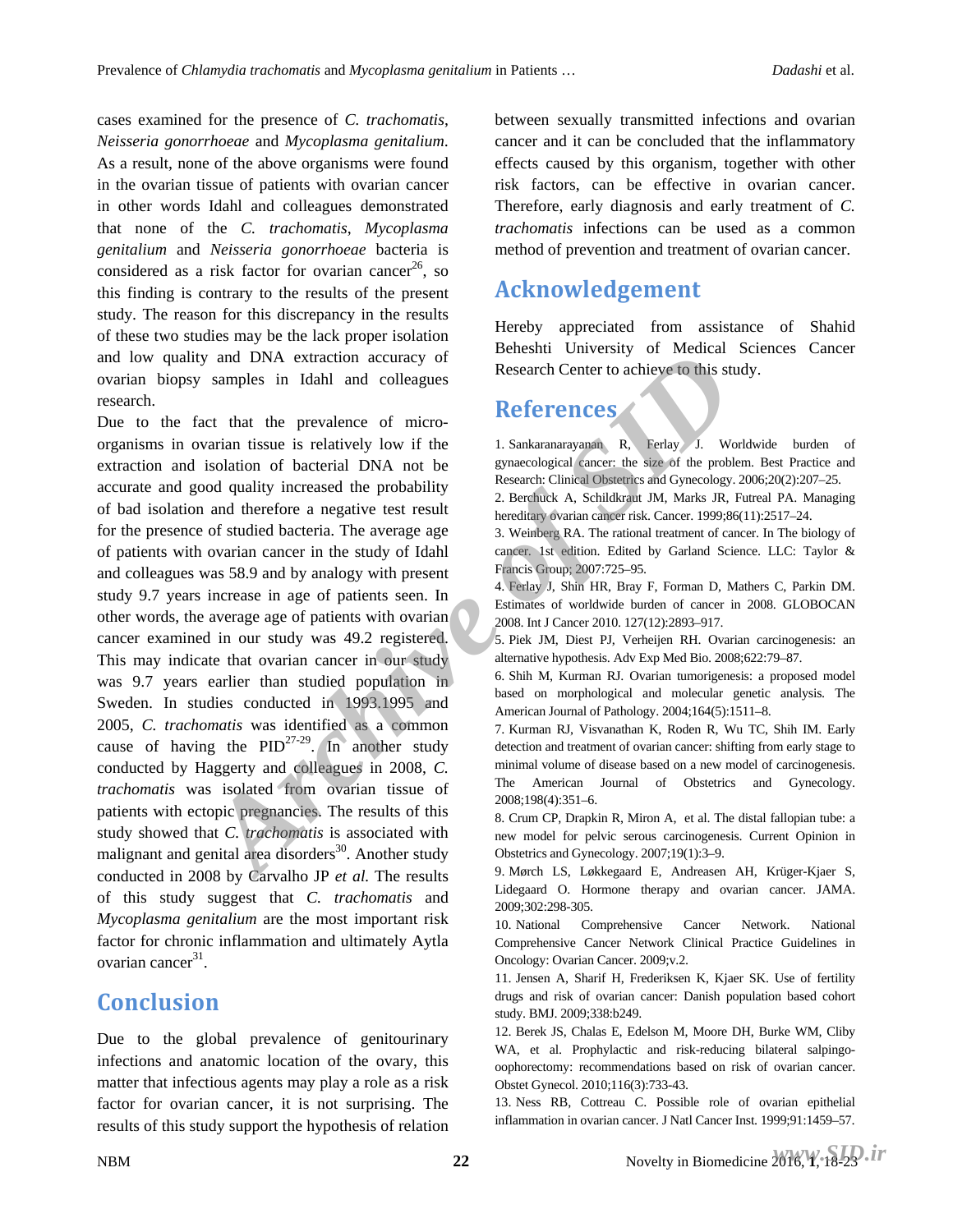14. Cohen CR, Brunham RC. Pathogenesis of chlamydia induced pelvic inflammatory disease. Sex Transm Infect. 1999;75:21–4.

15. Shu XO, Gao YT, Yuan JM, et al. Dietary factors and epithelial ovarian cancer. Br J Cancer. 1989;59:92–6.

16. Paavonen J. Chlamydia trachomatis and cancer. Sex Transm Infect. 2001;77:154–6.

17. Idahl A, Lundin E, Jurstrand M, Kumlin U, Elgh F, Ohlson N, Ottander U. Chlamydia trachomatis and mycoplasma genitalium plasma antibodies in relation to epithelial ovarian tumors. Infect Dis Obstet Gynecol. 2011;824627.

18. Roberta B, Ness, Marc T, Caixia Sh, Robert C. Serologic Evidence of Past Infection with Chlamydia trachomatis, in Relation to Ovarian Cancer. Infectious Diseases Society of America. 2003;187:1147–52.

19. Felice V, David S, Cappello F, Farina F, Zummo G. Is chlamydial heat shock protein 60 a risk factor for oncogenesis? Cell Mol Life Sci. 2005;62:4-9.

20. Paavonen J, Karunakaran KP, Noguchi Y, et al. Serum antibody response to the heat shock protein 60 of Chlamydia trachomatis in women with developing cervical cancer. Am J Obstet Gynecol. 2003;189:1287-92.

21. Felice V, David S, Cappello F, Farina F, Zummo G. Is chlamydial heat shock protein 60 a risk factor for oncogenesis? Cell Mol Life Sci. 2005;62:4-9.

22. WHO, Global Prevalence and Incidence of Selected Curable Sexually Transmitted Infections. Overview and Estimates. World Health Organization, Geneva, Switzerland. 2001. *Archive of Switzerland. 2001.* 

23. Thanapprapasr D, Wilailak S. Screening for Ovarian Cancer in Women, Ovarian Cancer - Clinical and Therapeutic Perspectives, Dr. Samir Farghaly (Ed.), ISBN: 978-953-307-810-6, InTech, 2012.

24. Arab M, Noghabaei G. Ovarian Cancer Incidence in Iran and the World, Preventative Gynecology Research Center (PGRC). Imam Hossein Medical Center. Shahid Beheshti University of Medical Sciences, Tehran, Iran.

25. Ness RB, Goodman MT, Shen C, Brunham RC. Serologic evidence of past infection with Chlamydia trachomatis, in relation to ovarian cancer. J Infect Dis. 2003;187:1147-52.

26. Annika Lundin I, Jurstrand E, Kumlin M, Elgh U, Ohlson F, Ottander N. Chlamydia trachomatis and Mycoplasma genitalium plasma antibodies in relation to epithelial ovarian tumors, Infectious diseases in obstetrics and gynecology. 2011;1064-7449.

27. Weström L, Wølner-Hanssen P. Pathogenesis of pelvic inflammatory disease. Genitourin Med. 1993;69:9-17.

28. World Health Organization Task Force on the Prevention and Management of Infertility. Tubal infertility: serologic relationship to past chlamydial and gonococcal infection. Sex Transm Dis. 1995;22:71-7.

29. Barrett S, Taylor C. A review on pelvic inflammatory disease. Int J STD AIDS. 2005;16:715-20.

30. Haggerty CL. Evidence for a role of Mycoplasma genitalium in pelvic inflammatory disease. Curr Opin Infect Dis. 2008;21:65-9.

31. Carvalho JP, Carvalho FM. Is Chlamydia infected tubal fimbria the origin of ovarian cancer? Med Hypotheses. 2008;71:690-3.